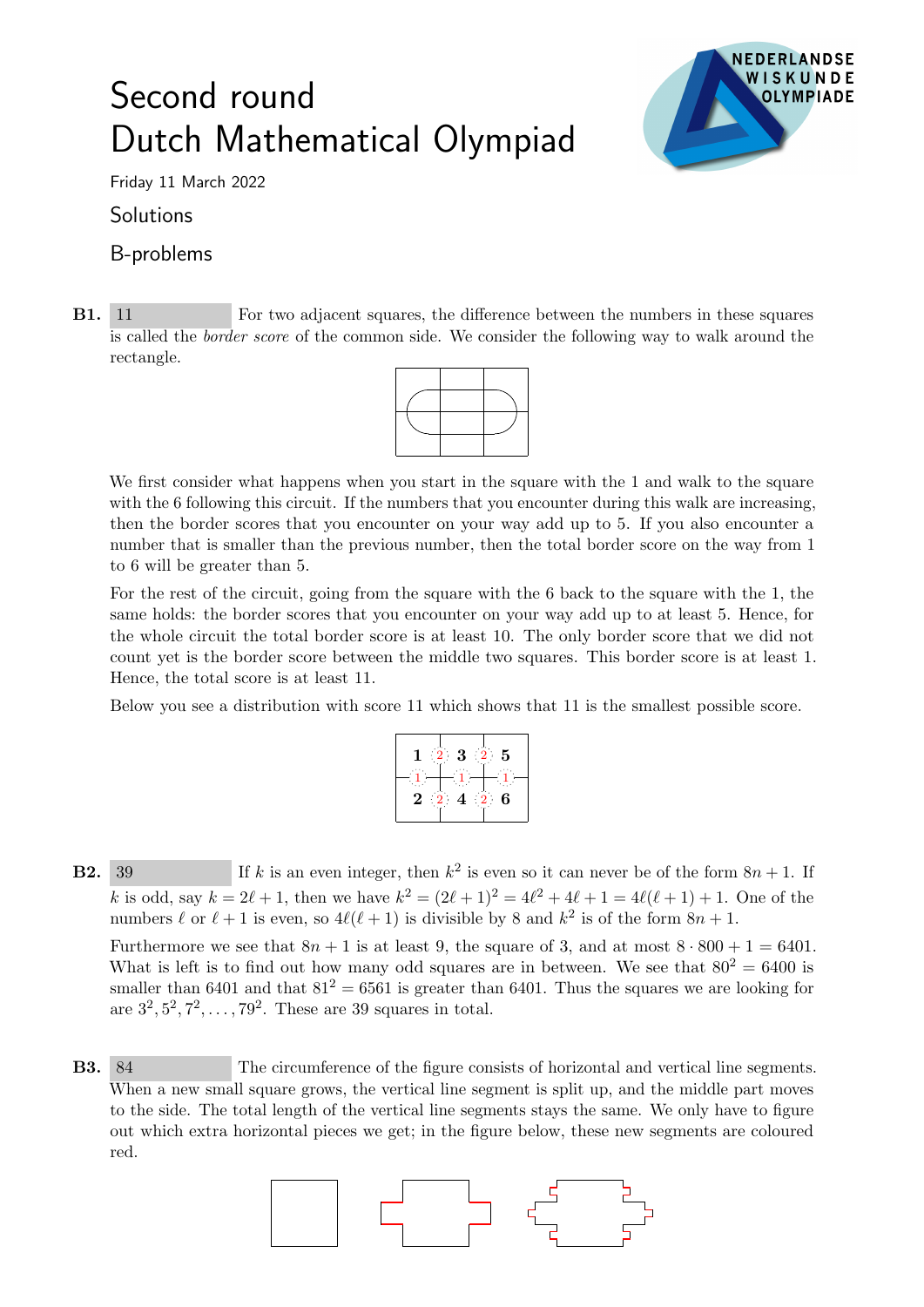During the first minute four pieces of length  $\frac{1}{3}$  are created; together that is  $\frac{4}{3}$ . During the second minute, 12 new pieces of length  $\frac{1}{9}$  are created; that is also  $\frac{4}{3}$  together.

Every minute, every vertical piece is split into three pieces, which means that during the next minute three times as many new squares grow. So during each minute the number of new segments is three times as large as the previous minute, but they also have a length which is  $\frac{1}{3}$ of the length they had during the previous minute. We conclude that the circumference of the figure grows with  $\frac{4}{3}$  every minute. Hence, after 60 minutes, the circumference is  $4 + 60 \cdot \frac{4}{3} = 84$ .

B4. 20 Suppose Lavinia buys a gold boxes, b silver, and c bronze. Then we can describe the problem we want to solve with the following equations:

$$
2a + b + 5c = 3a + 2b + c = a + 4b + 2c.
$$

The first equation  $2a + b + 5c = 3a + 2b + c$  can be rewritten to  $4c - b = a$ . If we substitute this expression for a in the second equation, we find

$$
13c - b = 3b + 6c.
$$

This can be simplified to  $7c = 4b$ . The number 7 is prime and this means b has to be divisible by 7 (since 4 is not divisible by 7). We write  $b = 7k$ , with k an integer. This implies  $c = \frac{4}{7}$  $\frac{4}{7}b = 4k$ and  $a = 4 \cdot 4k - 7k = 9k$ . We see that a, b, and c are as small as possible if k is as small as possible. Lavinia buys at least one box of chocolates, so it has to be that  $k = 1$  and it follows that  $a = 9$ ,  $b = 7$ , and  $c = 4$ . We see that Lavinia has 45 chocolates of each flavour. In total she has bought at least  $9 + 7 + 4 = 20$  boxes.

B5. 2 √ We draw a line perpendicular to  $BC$  through D; the projection of D onto BC is called E. We have  $\angle ACD = \angle ECD$ . Moreover, we have right angles  $\angle DAC = \angle DEC$ . The triangles ACD and  $ECD$  have the side  $CD$  in common and two equal angles, hence the triangles ACD and ECD are each other's reflections in CD. This yields  $|DE| = |DA| = 2$  and  $|AC| = |EC|$ .

Now we will apply the Pythagorean theorem three times. We first do that in triangle DEB, which yields  $2^2 + |EB|^2 = 3^2$ , or  $|EB| = \sqrt{2^2 + 1^2}$  $\overline{9-4} = \sqrt{5}$ . Now let  $x = |AC| = |EC|$ . By applying the Pythagorean theorem to triangle ABC, we obtain



$$
x^{2} + (2+3)^{2} = (\sqrt{5} + x)^{2}
$$
, so  $x^{2} + 25 = 5 + 2\sqrt{5}x + x^{2}$ , so  $20 = 2\sqrt{5}x$ .

We get that  $x = 2\sqrt{5}$ . Finally we apply the Pythagorean theorem to triangle CDE to get we get that  $x = 2\sqrt{3}$ . Finally we apply the P<br> $2^2 + (2\sqrt{5})^2 = |CD|^2$ , hence  $|CD| = \sqrt{24} = 2\sqrt{6}$ .

## C-problems

- **C1.** We first note that there is a useful relation between  $a, b, d$ , and  $v$ . The total number of integers on the two pieces of paper is  $a + b$ , the number of integers on Alicia's piece of paper plus the number of integers on Britt's piece of paper. This, however, also equals  $v + d$ : the total number of distinct integers, plus the total number of integers that have been written down twice. Hence, we get that  $a + b = v + d$ .
	- (a) We choose  $a = b = 2022$  and look for a solution to  $a \cdot b = d \cdot (v + d)$ . We use the fact that  $a + b = v + d$ . This means that we are looking for solutions to  $a \cdot b = d \cdot (a + b)$ . If we substitute  $a = b = 2022$ , then we find that  $2022 \cdot 2022 = d(2022 + 2022) = d \cdot 2 \cdot 2022$ , so  $d = 1011$ . Together with  $a + b = v + d$ , we find that  $2022 + 2022 = v + 1011$ , so  $v = 3033$ . This situation happens for example if Alicia writes down the numbers 1 to 2022, and Britt writes down the numbers 1012 to 3033.